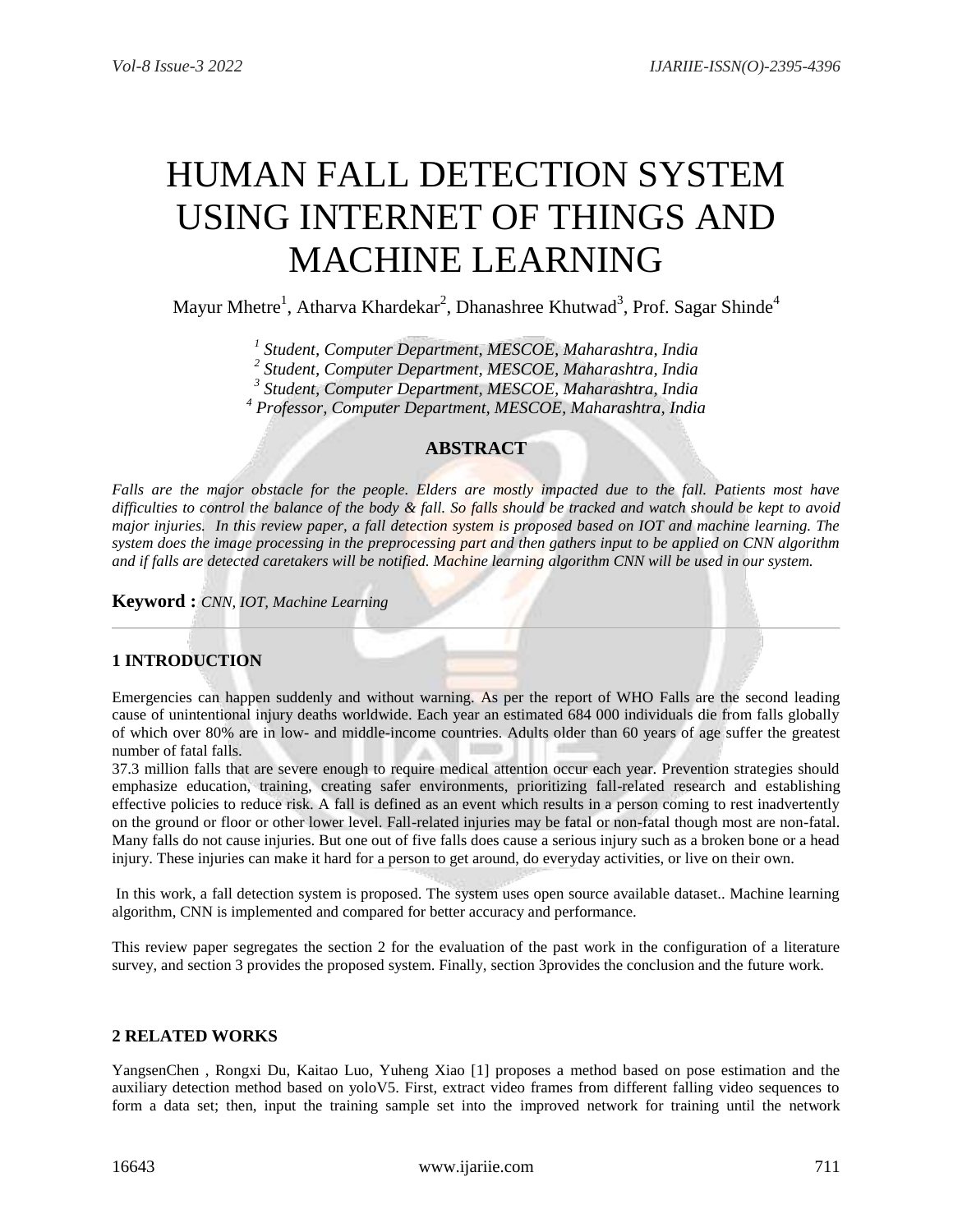converges; finally, test the category of the target in the video according to the optimized network model and locate the target.Activities of Daily Living (ADL) events in each frame of the image and give real-time feedback. The detection of falling behavior in the video further verifies the feasibility and efficiency of the recognition method based on our deep learning methods.

Hadir Abdo [2] proposes framework depends on RetinaNet for detecting humans with shorter computing time and higher accuracy compared with the traditional human detection methods. Then, the proposed framework relies on handcrafted features to represent shape and motion properties of the detected human. The proposed framework extracts aspect ratio and head position as shape features and motion history image as a motion feature of the detected human to create the feature map. This feature map is used in training MobileNet network to classify the human motion into fall or not-fall.

The proposed framework is evaluated using UR and FDD datasets and the experimental results proved the efficiency of the proposed framework achieving.

Mahesh Bundele, Harish Sharma [3] proposes conceptual technique, we have collected the Microsoft Kinect depth images of elderly fall event. After collecting the necessary depth images the background subtraction algorithm has been used to subtract the background and retain the subject. Segmentation and feature selection process have been applied on various daily activity to train the fall detection model. The model has been train using decision tree. To ensure the fall confidence, ground truthing technique has been used.

PrakrankiatYoungkong, PhD [4] Previously, a pressure sensor-based system called "NEF" was developed to monitor on-bed movements and send out alarming notifications to end-users when undesired events occurred. The system used only one pressure sensor that was placed on the bed or mattress. On-bed positions and patterns were classified with high accuracy. However, the fall event is actually very dynamic. Movements outside the bed shall be included. In this paper, a novel double pressure sensors-based system was proposed. Applying different machine learning techniques, random forest yielded the best fall detection model

Sunah Min, Jinyoung Moon Lt [5] introduce an attended memory reference network that detects a current action online for a given video segment consisting of past and current frames. To integrate contextual information used for detecting a current action, we propose a new recurrent unit, called an attended memory reference unit, which accumulates input information based on visual memory attended by current information. In an experiment using a fall detection dataset obtained from the abnormal event detection dataset for CCTV videos publicized by AI Hub, the proposed method outperforms state-of-theart online action detection methods.

Chalavadi Vishnu, Rajeshreddy Datla, Debaditya Roy [6] propose an approach to efficiently model the spatiotemporal features using fall motion vector. First, we construct a Gaussian mixture model (GMM) called fall motion mixture model (FMMM) using histogram of optical flow and motion boundary histogram features to implicitly capture motion attributes in both the fall and non-fall videos. The FMMM contains both fall and nonfall attributes resulting in a high-dimensional representation. In order to extract only the relevant attributes for a particular fall or non-fall videos, we perform factor analysis on FMMM to get a low dimensional representation known as fall motion vector. Using fall motion vector, we are able to efficiently identify fall events in varieties of scenarios, such as the narrow angle camera (Le2i dataset), wide angle camera (URFall dataset), and multiple cameras (Montreal dataset).

Yuya Ogawa [7] proposes a fall detection method using IR array sensors. The method allows for fall detection that is inexpensive and capable of privacy protection in a non-wearable form. Also, we analyze temperature distributions using machine learning to enable quicker and more accurate fall detection. We evaluate multiple algorithms of machine learning to select best algorithm. Then, classifiers are created based on these algorithms. We calculate and compare the accuracy of these classifiers. One of the learning data is a series of temperature distribution data for 2 seconds. One temperature distribution is acquired every 0.1 seconds by IR array sensors installed on a ceiling.

Laavanya Rachakonda, Saraju P. Mohanty [8] It is important to be able to reduce the frequency of elderly falls and their disastrous effects. Good-Eye proposes an edge device which predicts or detects falls based on image orientation and physiological sensors using the Internet-of-Medical-Things (IoMT). Using LED lights, the user is notified with the decision of fall prediction and detection if the observed change is greater than a set threshold. Along with a camera attached to the wearable.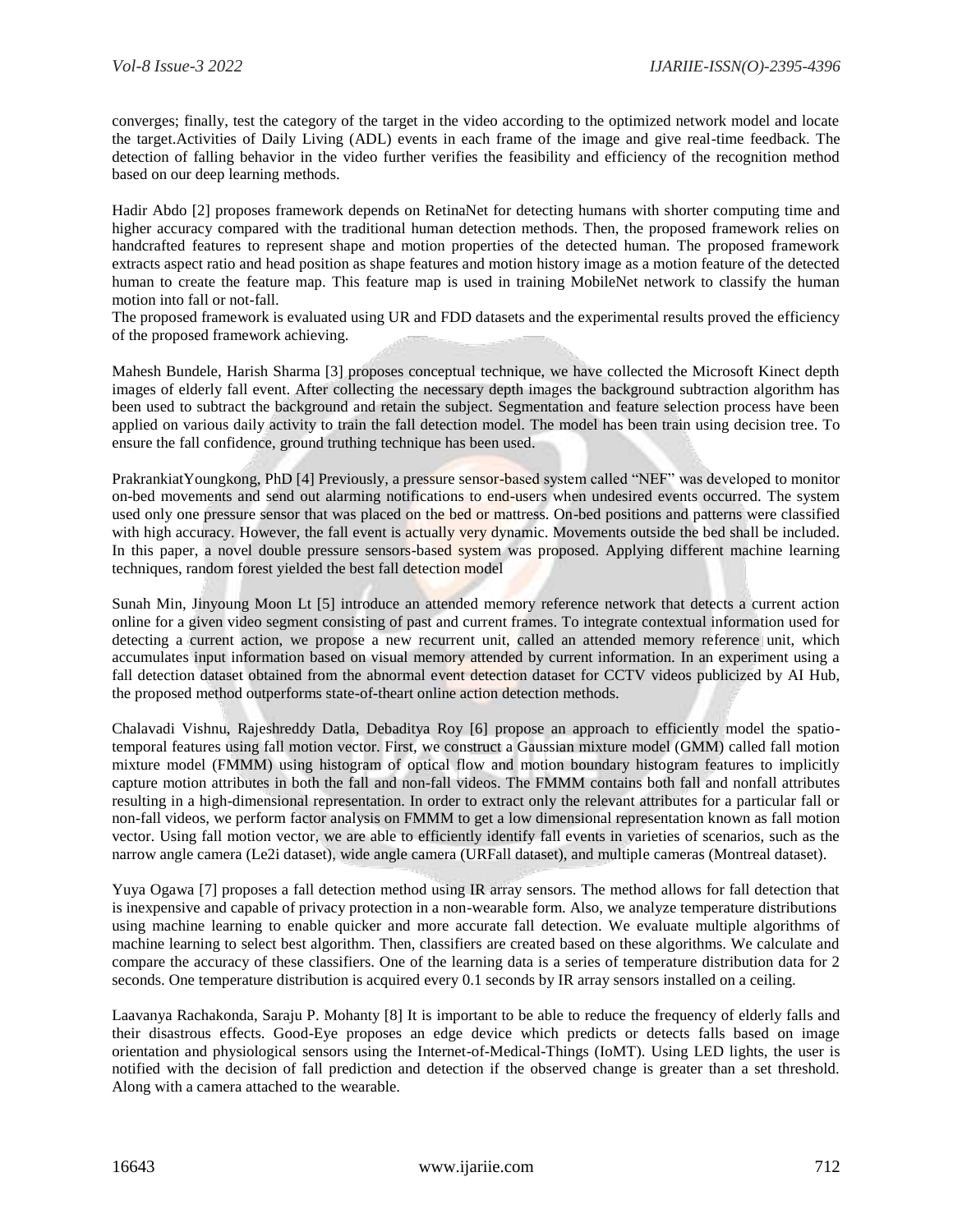Xue Yang ,Shiping Tang, Tiankeguo , Kesheng Huang , Jiaxiong Xu [9] Intelligent video surveillance system is designed in this research. CMOS camera transmits the collected video to the video processing module based on ZYNQ(ARM+FPGA). CNN (Convolutional Neural Network) image classification algorithm and hardware acceleration technology are used to process images in real time and identify whether the elderly have fallen.

Sejal Badgujar , Anju S. Pillai [10] a fall detection system is proposed based on machine learning. The system detects falls by classifying different activities into fall and non-fall actions. The dataset SisFall with variety of activities of multiple participants is used to calculate features. Machine

learning algorithms SVM and decision tree are used to detect the falls on the basis of calculated features.

# **3 PROPOSED SYSTEM**

CNN algorithm will be used to train our system and if fall is detected by our system notification will be sent to caretaker. When if person enters in camera range we will detect him and will start focusing on him.



# **3.1 Internet of Things:**

The internet of things, or IoT, is a system of interrelated computing devices, mechanical and digital machines, objects, animals or people that are provided with unique identifiers [\(UIDs\)](https://internetofthingsagenda.techtarget.com/definition/unique-identifier-UID) and the ability to transfer data over a network without requiring human-to-human or human-to-computer interaction. [IOT devices](https://internetofthingsagenda.techtarget.com/definition/IoT-device) share the sensor data they collect by connecting to an [IOT gateway](https://whatis.techtarget.com/definition/IoT-gateway) or other edge device where data is either sent to the cloud to be analyzed or analyzed locally. Sometimes, these devices communicate with other related devices and act on the information they get from one another.

## **3.1.1 Raspberry Pi :**

[Raspberry](https://www.analyticsinsight.net/unlocking-enterprise-potential-behind-iot-strategy/) Pi (RPi) defines as a series of single-board computers that are now increasingly being used to connect IoT devices. RPi can be plugged into a computer monitor. It is a capable little device that enables people to explore computing and learn how to program in languages like Scratch and Python. It is also capable of performing everything users expect from a computer. Raspberry Pi can interact with the outside world. It is being used in various areas of digital maker projects, including music machines, parent detectors, weather stations and much more

# **3.1.2 GSM:**

A customised Global System for Mobile communication (GSM) module is designed for wireless radiation monitoring through Short Messaging Service (SMS). This module is able to receive serial data from radiation monitoring devices such as survey meter or area monitor and transmit the data as text SMS to a host server.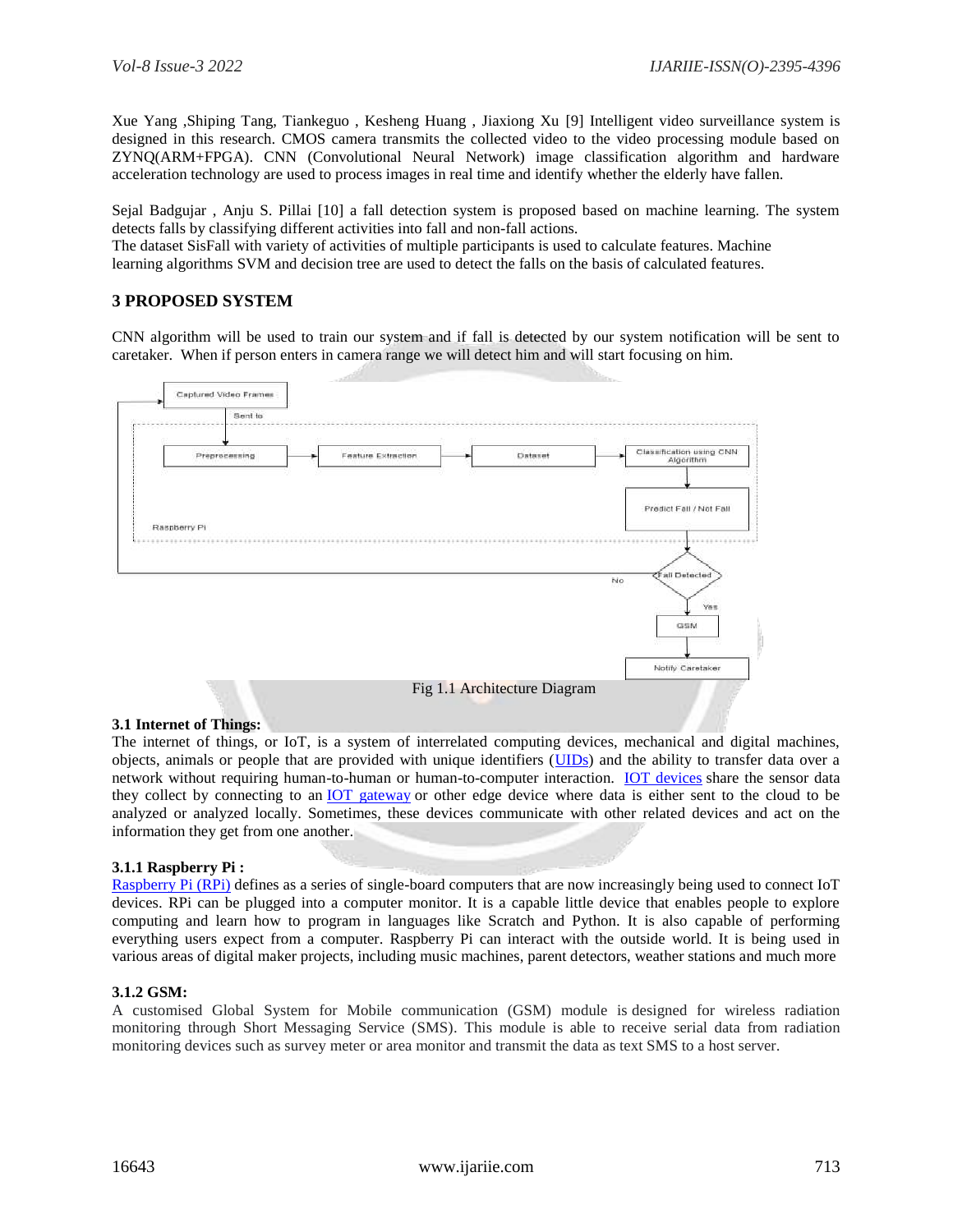## **3.1.3 Camera:**

Camera is used to capture the video required for our system . With the help of camera we are going to take the video input for our system.

## **3.2 Machine Learning:**

Machine learning (ML) is a type of artificial intelligence (AI) that allows software applications to become more accurate at predicting outcomes without being explicitly programmed to do so. Machine learning algorithms use historical data as input to predict new output values.

#### **3.2.1 Convolutional Neural Network (CNN):**



Fig 1.2 Convolutional Neural Network Diagram

A Convolutional Neural Network (ConvNet/CNN) is a Deep Learning algorithm which can take in an input image, assign importance (learnable weights and biases) to various aspects/objects in the image and be able to differentiate one from the other.

The architecture of a ConvNet is analogous to that of the connectivity pattern of Neurons in the Human Brain and was inspired by the organization of the Visual Cortex. Individual neurons respond to stimuli only in a restricted region of the visual field known as the Receptive Field. A collection of such fields overlap to cover the entire visual area

## **Three layers in CNN algorithm:**

**1)Input Layer:** It's the layer in which we give input to our model. The number of neurons in this layer is equal to total number of features in our data (number of pixels incase of an image).

**2)Hidden Layer:** The input from Input layer is then feed into the hidden layer. There can be many hidden layers depending upon our model and data size. Each hidden layers can have different numbers of neurons which are generally greater than the number of features. The output from each layer is computed by matrix multiplication of output of the previous layer with learnable weights of that layer and then by addition of learnable biases followed by activation function which makes the network nonlinear.

**3)Output Layer:** The output from the hidden layer is then fed into a logistic function which converts the output of each class into probability score of each class.